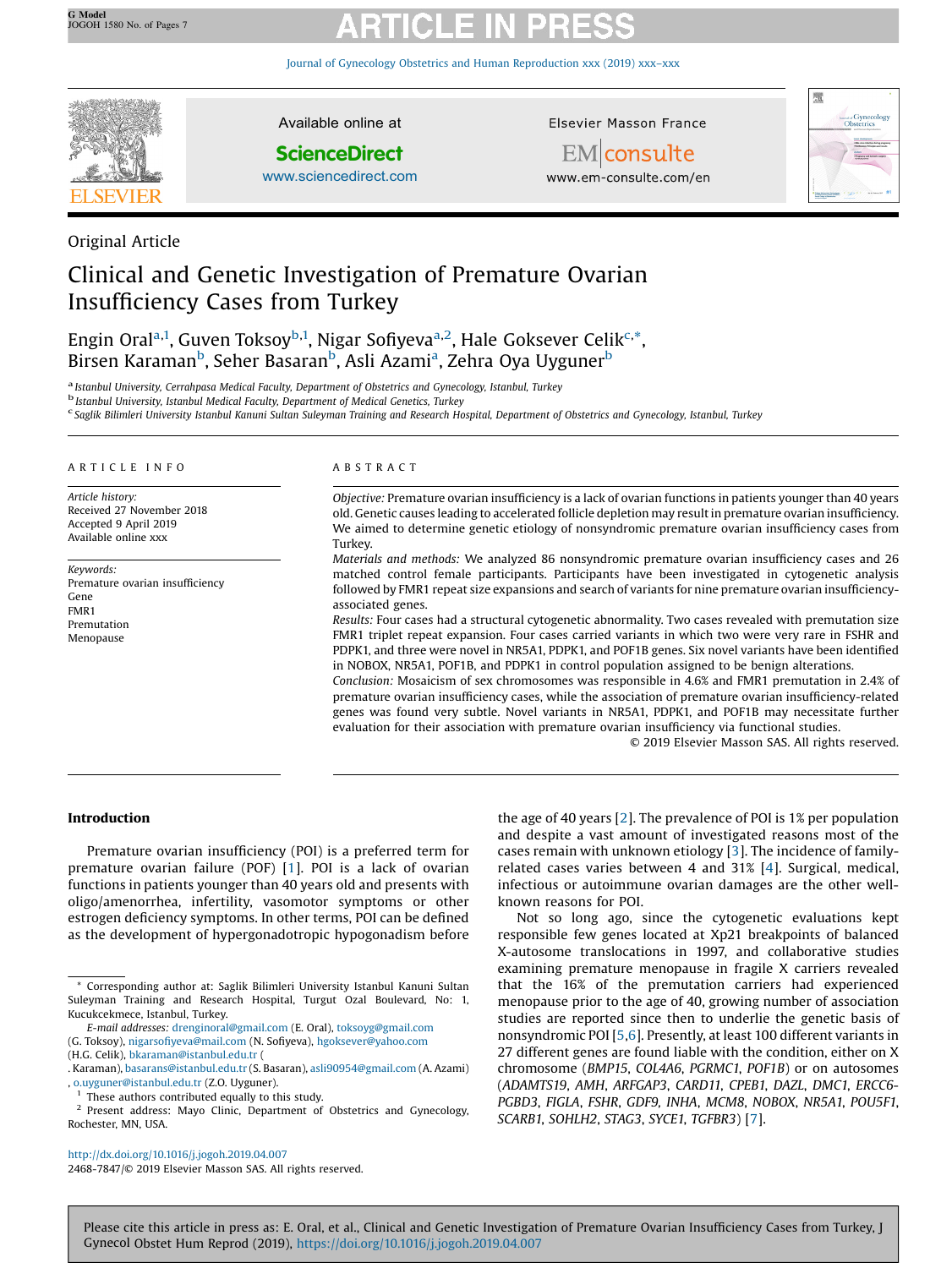We aimed here to search the genetic etiology of nonsyndromic POI in scope of chromosome aberrations, -CGG- repeat size expansions of FMR1 gene, and variants of eight genes encoding proteins that are important in differentiation and development of gonadal cells (BMP15, FIGLA, FSHR, GDF9, INHA, NOBOX, NR5A1, POF1B), also further with a human homologous gene of Pdpk1 (PDPK1).

# Materials and Methods

# Participitants

A case-control study was conducted with nonsyndromic nonkinship POI cases and non-kinship female control individuals at Istanbul University Cerrahpasa Medical Faculty Department of Obstetrics and Gynecology for three years. The study was reviewed and approved by the Ethical Committee of Istanbul University (diary number 2013-22547). Participants were chosen among women appointed to the outpatient clinic of Istanbul University Cerrahpasa Medical Faculty, Department of Obstetrics and Gynecology. Upon approve of informed and written consent participants were enrolled in the corresponding groups.

European Society of Human Reproduction and Embryology Societies' guideline followed for the POI inclusion criteria, eg patients younger than 40 years old, who has at least four months of oligo/amenorrhea with double checked increased follicle stimulating hormone (FSH) level (>40 IU/l) [[8\]](#page-5-0). Exclusion criteria were the history of the surgery performed at least in one of the ovaries, history of chemotherapy and/or radiotherapy, administration of agents causing the medical oophorectomy, history of any confirmed autoimmune disease. Women older than 40 years old, with a negative history for infertility and menopause occurred before age 40 were eligible for the control arm. After assessment for eligibility criteria, participants were evaluated for further clinical and hormonal findings.

Cytogenetic and molecular investigations have been performed at the Department of Medical Genetics at Istanbul University Istanbul Medical Faculty. 2 ml of peripheral blood samples were collected in heparinized tubes for cytogenetic analysis and in K3EDTA tubes for molecular tests.

# Cytogenetic Analysis

All of the POI referrals were investigated cytogenetically. Potential balanced translocations, if in control individuals, were overlooked. High-resolution G-banded chromosome analysis was performed on the peripheral blood lymphocytes following routine protocols. A minimum of 30 metaphase cells were examined for both numerical and structural chromosomal abnormalities, and four or more karyograms were created on each patient. FISH studies were performed to elucidate the further chromosomal involvements when a possible X chromosome anomaly was suspected during karyotyping.

# Molecular Investigation

DNA isolation was performed by kit based automated method (MagNA Pure LC, Roche).

# FMR1 premutation allele testing

Patients with confirmed normal karyotype were tested for FMR1 gene repeat size expansion. 80 ng of genomic DNA has been used for the amplification of 5' Untranslated Region (UTR) of FMR1 according to the recommended amplification protocol provided in the commercial PCR-based FMR1 kit (FragilEaseTM, Perkin Elmer, USA). Amplified PCR products were purified by spin colon kit (High Pure PCR Product Purification, Roche), eluted in  $20 \mu l$  of dH<sub>2</sub>O, mixed with  $9.8 \mu$ l Highly Deionized (Hi-Di) formamide (Thermo Fisher), 0.1  $\mu$ l of Liz-500 bp (ABI) and run on Sequence Analyzer (ABI3500). Fragments have been analyzed by Allele Fragment Length Polymorphism (AFLP) workflow of GeneMapper software (GeneMapper v4.1, ABI).

### Panel-Gene Testing

Total transcript sequences including uncoding and coding regions with up to 20 base pairs flanking to exon-intron boundaries for nine POI associated genes (BMP15; NM\_005448.2, FIGLA; NM\_001004311.3, FSHR; NM\_000145.3, GDF9; NM\_005260.4, INHA; NM\_002191, NOBOX; NM\_001080413.3, NR5A1; NM\_004959, PDPK1; NM\_002613.4, POF1B; NM\_024921.3) were introduced to Ion Ampliseq for web-based primer design program (<https://www.ampliseq.com>). Total target length was 30.16 Kb, encircled by 175 primer pairs, paddled into two pools (89 and 86 primer pairs) with coverage of 96.45%. Total of 10 ng genomic DNA was used for panel-gene sequencing on Ion PGM according to the library, template, and sequencing kit instructions (Ion Torrent Thermo Scientific). The sequencing data was analyzed by using Torrent Suit Server (TSS 5.0.4) and patch plugin programs (Coverage Analysis 5.0.4.0, Torrent Variant Caller 5.0.4.0). Sequential steps followed initially excluding under qualified reads according to default filter values. Panel gene test was repeated for samples with inadequate reads. Variant annotations were reached by using the Ion Reporter Cloud Program. Patient and control population were first analyzed independently by reference sequences supported the Genome Reference Consortium human genome build 37 (GRCh37, Hg19). List of variants with deep lengths >20X, Minor Allele Frequency (MAF) value below 1% or unknown and novel occurrences according to NCBI's SNP150 data were compared between two groups [\[9](#page-5-0)]. In silico analysis programs (Mutation Taster, PolyPhen, and SIFT) were used for prediction of deleteriousness of unknown or rare variants [\[10,11,12](#page-5-0)]. Allele frequencies were searched from Exome Aggregation Consortium (ExAC) database [[13](#page-5-0)].

### Statistical Analysis

The sample distribution was assessed with the Shapiro-Wilk test and the central tendency was reported in mean with standard deviation (SD) for continuous variables. The number of cases and percentages (%) were used for nominal variables. Independent sample t-test and chi-square test were used for outcome comparison. p<.05 was considered statistically significant. Statistical analyses were performed with STATA 14.2 (StataCorp LP, Texas, USA) and GraphPad Prisma7.01 (GraphPad Software, California, USA).

### Results

Overall, 112 participants, 86 in POI and 26 in control groups, were enrolled in the study. Missing values for demographic findings of two patients were not imputed for data analysis. Demographic and clinical findings of all participants were summarized and presented in [Tables](#page-2-0) 1 and 2. Hormone profile of POI cases was presented in [Table](#page-2-0) 3.

Four POI cases (Case-83, -84, -85, -86) had cytogenetic abnormalities (46,XX/47,XXX [47/3]; 45,X/46,X,idic(X)(q22)[26/ 12].ish(DXZ1  $\times$  1/DYZ3  $\times$  0)/(DXZ1  $\times$  3/DYZ3  $\times$  0)[33/14]; 45,X/46, XX [12/18]; 45,X/46,XX [7/18]). Eighty-two POI cases and 26 control individuals with normal karyotypes have been tested for FMR1 gene repeat size expansion. Two POI cases (Case-5, -6) presented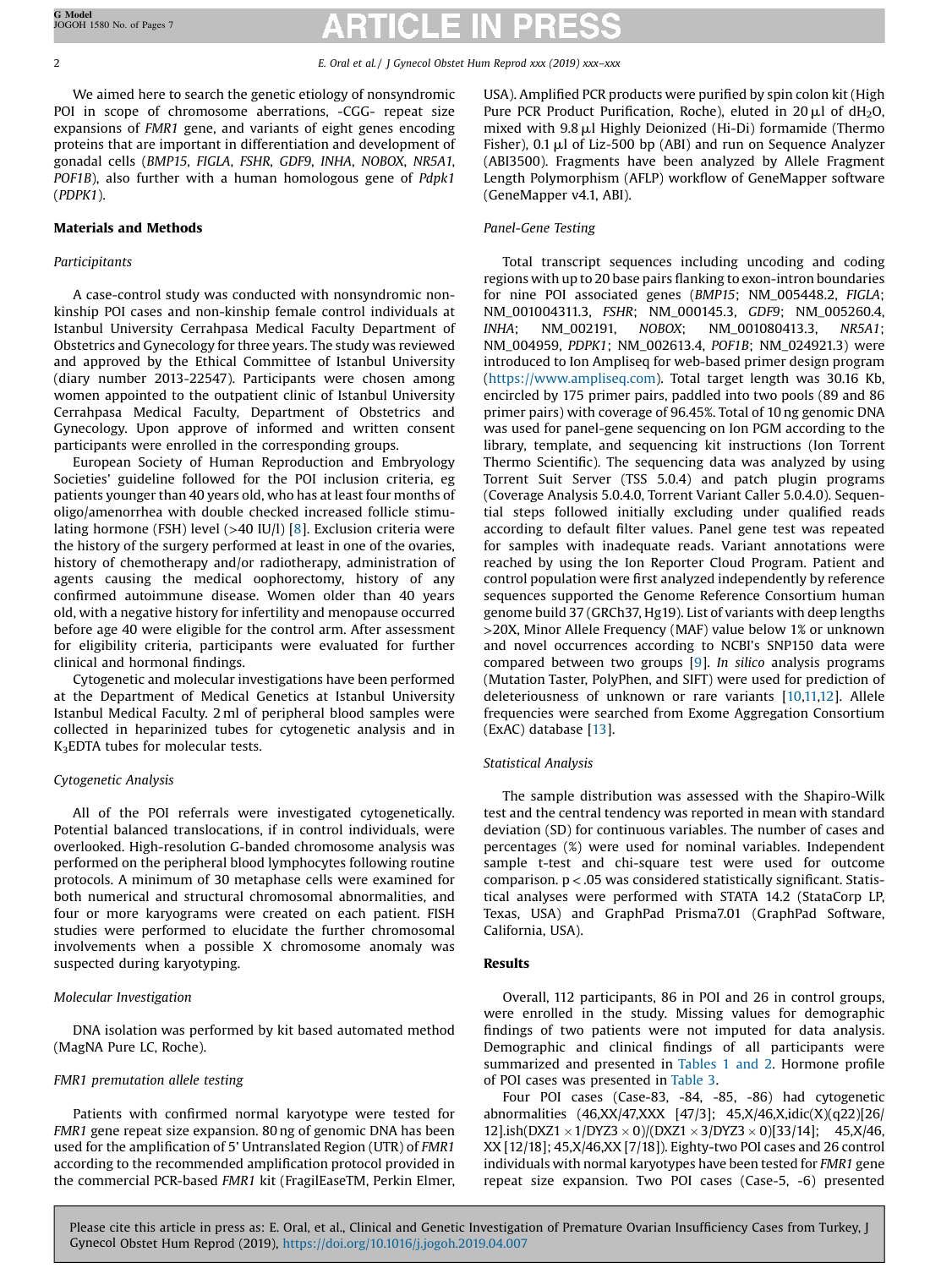# <span id="page-2-0"></span>Table 1

|         | Demographic, Clinical and Reproductive findings of patients in the POI and control |
|---------|------------------------------------------------------------------------------------|
| groups. |                                                                                    |

| Characteristics               | POI group<br>(number $(\%)$ , n = 86) | Control group<br>(number $(\%)$ , n = 24) | $P$ value <sup>a</sup> |  |  |  |
|-------------------------------|---------------------------------------|-------------------------------------------|------------------------|--|--|--|
| Parity                        |                                       |                                           |                        |  |  |  |
| 0                             | 42 (48.8)                             | 2(8.3)                                    | < .001                 |  |  |  |
| >1                            | 44 (51.2)                             | 22 (91.7)                                 |                        |  |  |  |
| Menarche                      |                                       |                                           |                        |  |  |  |
| Spontaneous                   | 79 (91.9)                             | 24 (100)                                  | 0.15                   |  |  |  |
| Medical                       | 7(8.7)                                | 0                                         |                        |  |  |  |
| Drug inducing menstruation    |                                       |                                           |                        |  |  |  |
| None                          | 14 (16.3)                             | 24 (100)                                  | $-001$                 |  |  |  |
| using gestagen                | 22(25.6)                              | 0                                         |                        |  |  |  |
| using HRT                     | 49 (57.0)                             | 0                                         |                        |  |  |  |
| using OCP                     | 1(1.1)                                | $\Omega$                                  |                        |  |  |  |
| Comorbidity                   |                                       |                                           |                        |  |  |  |
| Absent                        | 71 (82.6)                             | 18 (75)                                   | 0.40                   |  |  |  |
| Present                       | 15 (17.4)                             | 6(25)                                     |                        |  |  |  |
| Smoking                       |                                       |                                           |                        |  |  |  |
| Absent                        | 56 (65.1)                             | 14 (58.3)                                 | 0.54                   |  |  |  |
| Present                       | 30 (34.9)                             | 10(41.7)                                  |                        |  |  |  |
| Family history of POI         |                                       |                                           |                        |  |  |  |
| Absent                        | 70 (81.4)                             | 24 (100)                                  | 0.63                   |  |  |  |
| Present                       | 16(18.6)                              | 0                                         |                        |  |  |  |
| History of OCP use            |                                       |                                           |                        |  |  |  |
| Absent                        | 63 (73.3)                             | 14 (58.3)                                 | 0.16                   |  |  |  |
| Present                       | 23 (26.7)                             | 10(41.7)                                  |                        |  |  |  |
| Secondary sex characteristics |                                       |                                           |                        |  |  |  |
| Normal                        | 78 (90.7)                             | 24 (100)                                  | 0.66                   |  |  |  |
| Tanner stage I                | 3(3.5)                                | 0                                         |                        |  |  |  |
| Tanner stage II               | 1(1.2)                                | $\Omega$                                  |                        |  |  |  |
| Tanner stage III              | 3(3.5)                                | 0                                         |                        |  |  |  |
| Tanner stage IV               | 1(1.2)                                | 0                                         |                        |  |  |  |
| Vasomotor symptoms            |                                       |                                           |                        |  |  |  |
| Absent                        | 42 (48.8)                             | 24 (100)                                  | $-001$                 |  |  |  |
| Present                       | 44 (51.2)                             | 0                                         |                        |  |  |  |
| Consanguineous marriage       |                                       |                                           |                        |  |  |  |
| Absent                        | 62 (72.1)                             | 21 (87.5)                                 | 0.12                   |  |  |  |
| Present                       | 24 (27.9)                             | 3(12.5)                                   |                        |  |  |  |
| Infertility                   |                                       |                                           |                        |  |  |  |
| Absent                        | 37 (43)                               | 24 (100)                                  | $-001$                 |  |  |  |
| Primary                       | 18 (20.9)                             | 0                                         |                        |  |  |  |
| Secondary                     | 10(11.6)                              | 0                                         |                        |  |  |  |
| Virgin                        | 21 (24.4)                             | 0                                         |                        |  |  |  |

Abbreviations: POI premature ovarian insufficiency; HRT hormon replacement therapy; OCP oral contraceptive pills.

Chi-square test was applied.

Missing values for demographic findings of two patients were not imputed for data analysis.

#### Table 2

Fertility outcomes of participants in the POI and control groups.

| Characteristics                         | POI group<br>$(mean \pm SD,$<br>$n = 86$ | Control group<br>$(mean \pm SD,$<br>$n = 24$ | $P$ value <sup>a</sup> |
|-----------------------------------------|------------------------------------------|----------------------------------------------|------------------------|
| Age (years)<br>Menarche age (years)     | $32.1 + 7.2$<br>$13.6 + 1.6$             | $50.7 + 12.0$<br>$13.2 + 1.2$                | < 0.01<br>0.24         |
| Maximum amenorrhea duration<br>(months) | $8.9 + 8.6$                              | o                                            | < 0.01                 |
| Infertility duration (months)           | $1.1 + 2.3$                              | O                                            | $<$ .001               |
| Gravidity                               | $1.2 + 1.3$                              | $2.6 + 1.8$                                  | < 0.01                 |
| Parity                                  | $0.9 + 1.0$                              | $2.0 + 1.2$                                  | < 0.01                 |
| Abortus                                 | $0.3 + 0.6$                              | $0.6 + 1.1$                                  | 0.24                   |
|                                         |                                          |                                              |                        |

Abbreviations: POI = premature ovarian insufficiency

<sup>a</sup> Independent sample t-test was used.

premutation level expansions in the FMR1 gene, 94 and 71 repeat sizes, respectively that revealed to be 2.4 % in our cohort. All of the control individuals had normal level of repeat sizes below 50.

Investigation of POI cases ( $n = 86$ ) by panel-gene test resulted in five alleles with distinct variants unique in four POI cases [\(Table](#page-3-0) 4 and [Fig.](#page-3-0) 1 for Sanger sequence electropherogram results).

#### Table 3

Hormone profile of the patients in the POI group.

| Characteristics                    | Mean values $\pm$ SD (min-max) |
|------------------------------------|--------------------------------|
| FSH $(IU/L)$ $(n = 86)$            | $76.3 + 28.4$                  |
| LH $(IU/L)$ $(n = 86)$             | $39.3 + 17.1$                  |
| Estradiol ( $pg/mL$ ) ( $n = 86$ ) | $14.6 \pm 16.6$                |
| Prolactin $(\mu g/L)$ (n = 71)     | $13.3 + 7.3$                   |
| AMH $(ng/mL)$ $(n=62)$             | $0.5 \pm 0.6$ (0.01-3.6)       |
| TSH $(IU/mL)$ $(n = 75)$           | $4.0 \pm 8.6$ (0.04-75.0)      |
| Free T3 ( $pg/mL$ ) ( $n = 47$ )   | $3.2 \pm 0.6$                  |
| Free T4 $(ng/dL)$ $(n = 52)$       | $1.4 + 1.2$                    |
|                                    |                                |

Abbreviations: POI = premature ovarian insufficiency; FSH = follicle stimulating hormone; LH = luteinizing hormone; TSH = thyroid stimulating hormone; AMH = anti-mullerian hormone; T3 = triiodothyronine; T4 = thyroxine.

Two of these variants were identified in the same patient (Case-34); in Follicle Stimulating Hormone Receptor (FSHR) (c.1664C>T) and in NR5A1 (c.1233C>T) genes. The variant identified in FSHR was altering threonine to isoleucine (p.Thr555Ile), via striking '7 transmembrane receptors' domain (7tm\_1) of FSHR protein (UniProtKB no: P23945) [[14](#page-5-0)] previously listed in NCBI-SNP database with reference SNP number of rs200144377 shown only in one individual with unknown gender and phenotype in heterozygous form out of 121.412 ExAC alleles. The other variant was novel and predicted to cause synonymous alteration (p. His410=) in NR5A1 protein. Analysis of this variant with in silico program (Mutation Taster) predicted to be harmful due to creating a novel pattern for splicing of the transcript.

Two different variants are identified in PDPK1 gene, in case-1 and in case-13. The variant in case-1 was novel, located at the 3' UTR region (c.\*5177C>T), predicted to be harmful (Mutation Taster). A variant in case-13 (c.745  $G > A$ ) was resulting to missense alteration (p.Val249Ile) that was located in the protein kinase domain of the encoded protein (UniProtKB no: O15530). This alteration reported to be very rare in different populations and predicted to be damaging by two (Mutation taster and SIFT) and benign by one (PolyPhen2) in silico online analysis programs.

One novel heterozygous variant (c.439-2A> G) in intron 4 of POF1B gene located in X chromosome revealed in case-56, alters evolutionally conserved splicing acceptor site and predicted to be harmful.

No other potentially pathogenic variants are observed in BMP15, FIGLA, GDF9, INHA and NOBOX in our POI cases from Turkey.

Six novel variants identified in our control individuals are considered benign rare alterations of our population [\(Table](#page-4-0) 5).

The full list of genetic test results is presented in Supporting Information, Table S1.

### Discussion

Menopause before the age of 40 years defined as POI [\[15\]](#page-5-0). It approximately affects 1% of women and 0.1% of them are below the age of 30 years [\[16](#page-5-0)]. Premature ovarian insufficiency is not only affecting the hormonal balance and menopause period but also affects the fertility period of women. POI can be represented as either primary (autoimmune and/or genetic causes) or secondary to many factors including surgery, chemo/radiotherapy and infections [17–[20\]](#page-5-0). Haller-Kikkatalo et al. [[21](#page-5-0)] analyzed the POI women regarding their clinical and demographic characteristics and found that the age of menarche, the number of pregnancies or live births, smoking or alcohol consumption, the use of oral contraceptives for some time during their life, and the presence of irregular menstrual cycles were determinants on the age of menopause. In our cohort, differences were observed only in obstetric history, in the presence of vasomotor symptoms and infertility, in the duration of amenorrhea and infertility between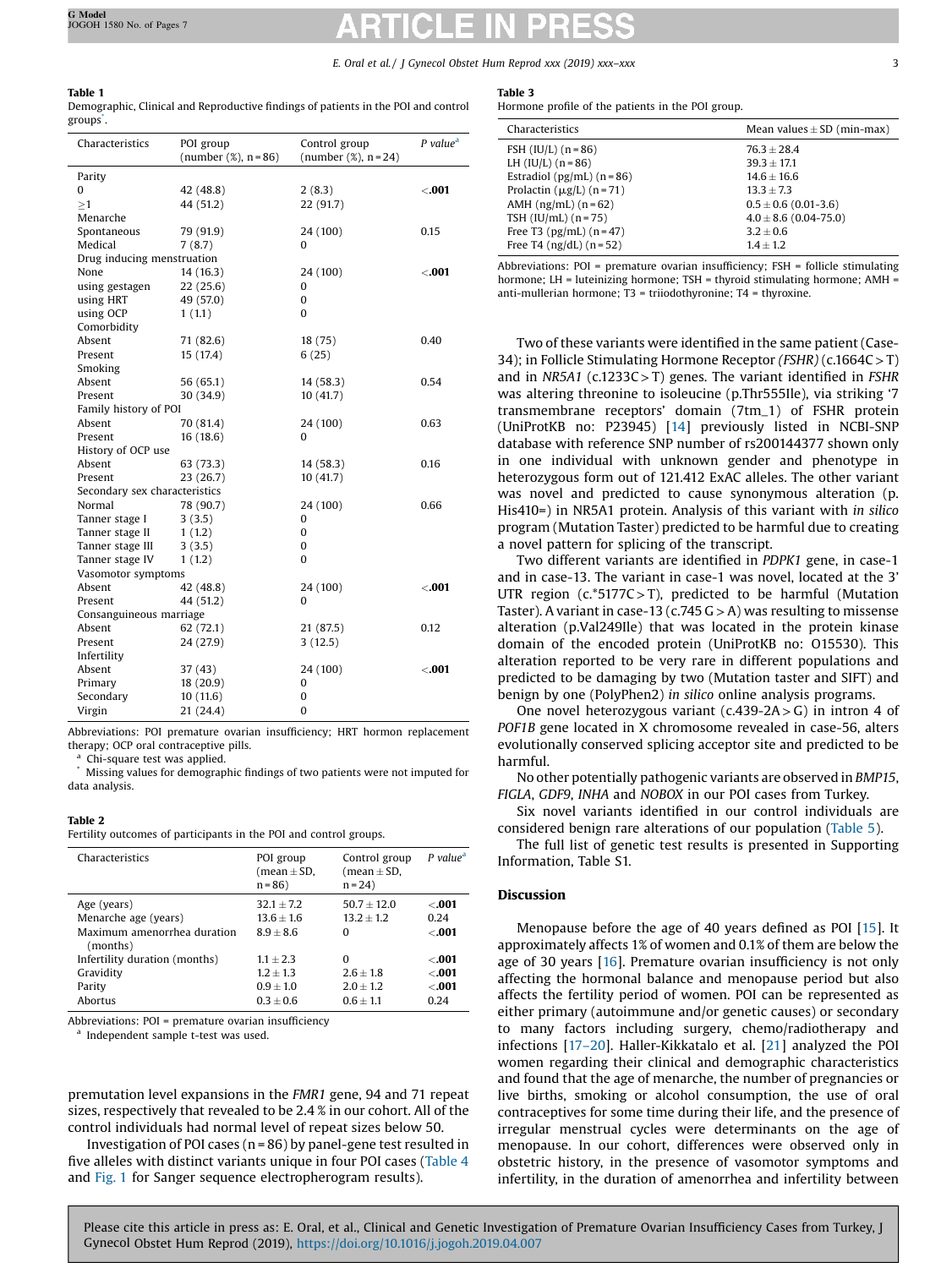<span id="page-3-0"></span>Table 4

Variants identified either below 1% MAF or novel, identified in nonsyndromic POI group but not in the control group.

| Gene name<br>Transcript ID<br>No<br>Protein ID | Case | Zygosity            | Variants                              |                                                                                       |                               | Location        | Frequency                     | Number                                       | In silico analysis                     |                    |                    |                    |
|------------------------------------------------|------|---------------------|---------------------------------------|---------------------------------------------------------------------------------------|-------------------------------|-----------------|-------------------------------|----------------------------------------------|----------------------------------------|--------------------|--------------------|--------------------|
|                                                |      | Reference<br>SNP no | Genotype<br>frequency $/$<br>DataBase | Nucleotide                                                                            | Protein                       |                 | in POI<br>group<br>$(n = 86)$ | of reads of<br>reference/<br>minor<br>(Deep) | Mutation<br>Taster                     | PolyPhen2          | <b>SIFT</b>        |                    |
| <b>FSHR</b><br>NM 000145.3<br>NP_000136        | 34   | heterozygous        | rs200144377                           | 0.000008<br>ExAC                                                                      | c.1664C > T                   | D.<br>Thr555Ile | Exon 10                       | 1.20%                                        | $C = 242$ ,<br>$T = 197$<br>(439)      | Disease<br>Causing | Disease<br>Causing | Disease<br>Causing |
| <b>NR5A1</b><br>NM_004959<br>NP_004950         | 34   | heterozygous none   |                                       | This study                                                                            | c.1233C > T                   | D.<br>$His410=$ | Exon 7                        | 1.20%                                        | $G = 82/94$ ,<br>$A = 82/112$<br>(370) | Disease<br>Causing | <b>NA</b>          | <b>NA</b>          |
| PDPK1<br>NM_002613<br>NP_002604                | 13   |                     | heterozygous rs370069297              | $0.00003$ / ExAC c.745 G > A: p.<br>0.0004 / 1000<br>Genome<br>$0.00008 / GO-$<br>ESP |                               | Val249Ile       | Exon 7                        | 1.20%                                        | $G = 30/88$ ,<br>$A = 14/61$<br>(193)  | Disease<br>Causing | Benign             | Disease<br>Causing |
| PDPK1<br>NM_002613<br>NP_002604                |      | heterozygous none   |                                       | This study                                                                            | $C_{\bullet}$<br>$*5177C > T$ | 7               | 3'UTR                         | 1.20%                                        | $C = 32/43$ ,<br>$T = 29/60$<br>(174)  | Disease<br>Causing | <b>NA</b>          | <b>NA</b>          |
| POF1B<br>NM_024921<br>NP_079197                | 56   | heterozygous none   |                                       | This study                                                                            | $c.439-$<br>2A > G            | $\overline{?}$  | Intron 4                      | 1.20%                                        | $T = 10/17$ ,<br>$C = 15/17$<br>(59)   | Disease<br>Causing | <b>NA</b>          | <b>NA</b>          |

Abbreviations: MAF = Minor Allele Frequency; POI = Premature Ovarian Insufficiency; SNP - Single Nucleotide Polymorphism; SIFT - Sorting Intolerant from Tolerant; ExAC - Exome Aggregation Consortium; NA = not applicable; Go-ESP - "Grand Opportunity" Exome Sequencing Project; UTR – Untranslated Region.

the POI group and the control groups, what might be explained by the clinical nature of the disease.

It is estimated that up to 40% of POI cases can result from genetic causes [[22\]](#page-5-0). Genetic analyses of POI cases identified sex chromosomal abnormalities, mutations in X chromosome and autosomal genes [\[23\]](#page-5-0). A recent study on Turkish women with POI concluded that there was a genetic cause involving chromosomal abnormalities, Xq and Xp deletions, translocations, and numerical aberrations, fragile X premutation carriers in 52% of these patients [[24](#page-5-0)]. Another study aiming to determine the frequency of fragile X associated POI among Turkish fragile X premutation carriers found that POI could be manifested in up to 34.2% of these women [[25\]](#page-5-0). Geckinli et al. [\[26](#page-5-0)] emphasized the importance of routinely assessing chromosomal studies in patients with primary amenorrhea and POI because of the high prevalence of chromosomal abnormalities. In our study population, we investigated whether there is an association between nonsyndromic POI and chromosome aberrations, -CGG- repeat size expansions of the FMR1 gene, and variants of eight genes encoding proteins that are important in differentiation and development of gonadal cells (BMP15, FIGLA, FSHR, GDF9, INHA, NOBOX, NR5A1, POF1B), also further with a human homologous gene of Pdpk1 (PDPK1) previously demonstrated to cause premature ovarian failure in mice with encoding phosphoinositide 3-kinase enzyme deficient oocytes [[27](#page-5-0)]. We



Fig. 1. Electropherograms of four nonsyndromic POI cases (Case #1, #13, #34, #56) revealing novel and rare variants predicted pathogenic via at least one in silico programs.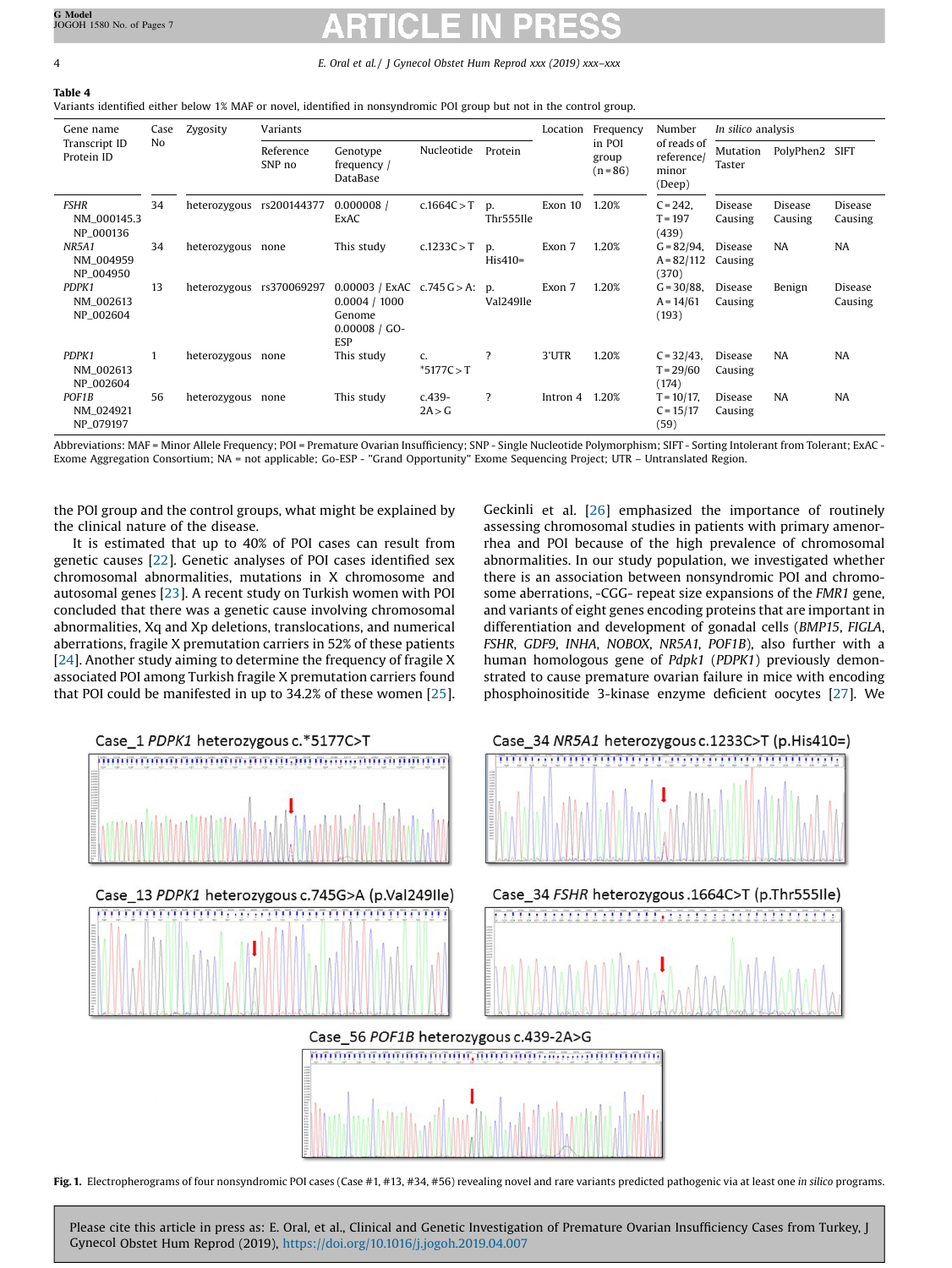<span id="page-4-0"></span>

| $\sim$<br>. .<br>$\sim$ | ۹ |
|-------------------------|---|
|-------------------------|---|

Novel variants identified in the control group

| Gene                                         | Zygosity     | Variants           |                          | Location  | Frequency in POI control group $(n=26)$ |  |  |
|----------------------------------------------|--------------|--------------------|--------------------------|-----------|-----------------------------------------|--|--|
| Transcript<br>Protein                        |              | Nucleotide         | Protein                  |           |                                         |  |  |
| POF1B<br>NM_024921<br>NP_079197              | heterozygous | $c.1566 + 16G > T$ | $\overline{\mathbf{?}}$  | Intron 14 | 3.33%                                   |  |  |
| POF1B<br>NM_024921<br>NP_079197              | heterozygous | $c.-136G > A$      | $\overline{\phantom{a}}$ | 5'UTR     | 3.33%                                   |  |  |
| <b>NOBOX</b><br>NM_001080413<br>NP_001073882 | heterozygous | c.281 A > G        | p.Gln179Arg              | Exon 4    | 3.33%                                   |  |  |
| PDPK1<br>NM_002613<br>NP_002604              | heterozygous | $c.*1205T > C$     | $\overline{?}$           | 3'UTR     | 3.33%                                   |  |  |
| <b>NR5A1</b><br>NM_004959<br>NP_004950       | heterozygous | $c.*170A > G$      | $\overline{\mathbf{?}}$  | 3'UTR     | 3.33%                                   |  |  |
| <b>NR5A1</b><br>NM_004959<br>NP_004950       | heterozygous | $c.*918C > T$      | ?                        | 3'UTR     | 3.33%                                   |  |  |

Abbreviations: POI = premature ovarian insufficiency; UTR - Untranslated Region.

identified five alleles with distinct variants with being novel in three genes, NR5A1, PDK1, and POF1B.

Two of these variants in FSHR and in NR5A1 gene were identified in case-34. The DNA sample of her mother with normal ovarian function was not available for segregation analysis that may otherwise have helped us to further evaluate if these two variants were coincidental occurrences or play role in POI. FSHR gene encodes a receptor for follicle stimulating hormone and mutations in this gene alter follicle development and hormonal signaling. Inactivating mutations of FSHR were found to be responsible for autosomal recessive POI cases (OMIM#136435) [\[28\]](#page-5-0).

NR5A1 gene, also known as steroidogenic factor-1 (SF-1), located on chromosome 9q33.3, encodes a nuclear receptor protein that regulates the transcription of genes involved in the hypothalamic-pituitary-steroidogenic axis (OMIM#184757). NR5A1 is expressed in fetal and adult adrenal cortex, testis and ovaries during fetal development, postnatal and prepubertal growth, and at maturity [\[29,](#page-5-0)[30](#page-6-0)]. Newborn mice that are deficient in NR5A1 lack both gonads and adrenal glands [[31](#page-6-0)]. Dominant mutations of NR5A1 have been related with a spectrum of phenotypes associated with the development of gonads in males and females encompassing from disorders of sex development to adrenocortical insufficiency, premature ovarian failure to spermatogenic failure [32–[38\]](#page-6-0).

Lourenço D et al. [\[35](#page-6-0)] tested the hypothesis that mutations in NR5A1 are associated with disorders of ovarian development and function by sequencing the gene in affected subjects from four families with medical history of 46,XY disorders of sex development and 46,XX ovarian insufficiency, and 25 women with 46,XX sporadic ovarian insufficiency, in addition using 1465 subjects of various ancestral origins who did not carry NR5A1 mutations as control. There was no clinical evidence of adrenal insufficiency among any of the affected patients. Distinct alterations predicted to be pathogenically revealed in members of each of the four families and two of the 25 subjects with isolated ovarian insufficiency and none in control individuals Functional effects of these variants were tested on transformed immortal human kidney cells (tsA201) and revealed measurable reduction in the transactivation of Cytochrome P450C11A1 enzyme that converts cholesterol to pregnenolone, encoded by CYP11A1, and aromatase enzyme that converts androgen to estrogen, encoded by CYP19A1. These findings indicate that mutations in NR5A1 are associated

with a number of ovarian anomalies characterized by loss of ovarian reproductive capacity. All of these studies show that the role of the NR5A1 gene in reproductive biology is clear and any pathogenic alteration in this gene might require further counseling for couples.

We also identified two variants of PDPK1 gene in two different POI cases. Human PDPK1 gene is located at chromosome 16p13.3, encoding 3-phosphoinositide-dependent protein kinase 1 enzyme. PDPK1 activates a group of protein kinases belonging to the AGC [PKA (protein kinase A)/PKG (protein kinase G)/PKC (protein kinase C)]-kinase family that play important roles in mediating diverse biological processes [\[39\]](#page-6-0). One of the most important signaling pathways involving PDPK1 is PI3K/PTEN/Akt signaling which affects the developmental steps of the primordial follicles including their activation, survival, and death [[40](#page-6-0)]. PDPK1 signaling in oocytes appears to be crucial for maintaining the survival of primordial follicles, which in turn determines the duration of female fertility. The PDPK1 gene-deficient mice ovaries showed POI and infertility. The defect in the signaling of PDPK1 pathway resulted in clearance of primordial follicles from their dormant state and reproductive aging [[41](#page-6-0)]. No human phenotypes have been associated with this gene as of today. Our two distinct variants may suggest that PDPK1 gene variants might have a role in the molecular pathogenesis of POI in humans and future studies may further explore our results.

Furthermore, we identified one novel intronic variant in POF1B gene which alters evolutionally conserved splicing acceptor site sequences and was found to be harmful. POF1B is a gene located on Xq13.3, where balanced X chromosome and autosome translocation occurred in a patient with POI [[42](#page-6-0)].

Linkage analysis and sequencing of POF1B gene at the concomitance region revealed a homozygous point mutation resulting to a missense change of p.Arg329Gln in five sisters afflicted with POI in a Lebanese family. Furthermore, actin binding assay in nonmuscle cells showed that the capacity of the binding of mutant (p.Arg329Gln) POF1B to actin filaments decreased four fold in comparison to wild POF1B [\[43\]](#page-6-0).

Recently, a reciprocal translocation between chromosomes X and 3  $[46,X,t(X;3)(q21.1;q21.3)]$  and an additional heterozygous missense alteration same as in Lebanese family (c.986  $G > A$ ; p.Arg329Gln) is detected in a POI case reported from Germany [\[44\]](#page-6-0).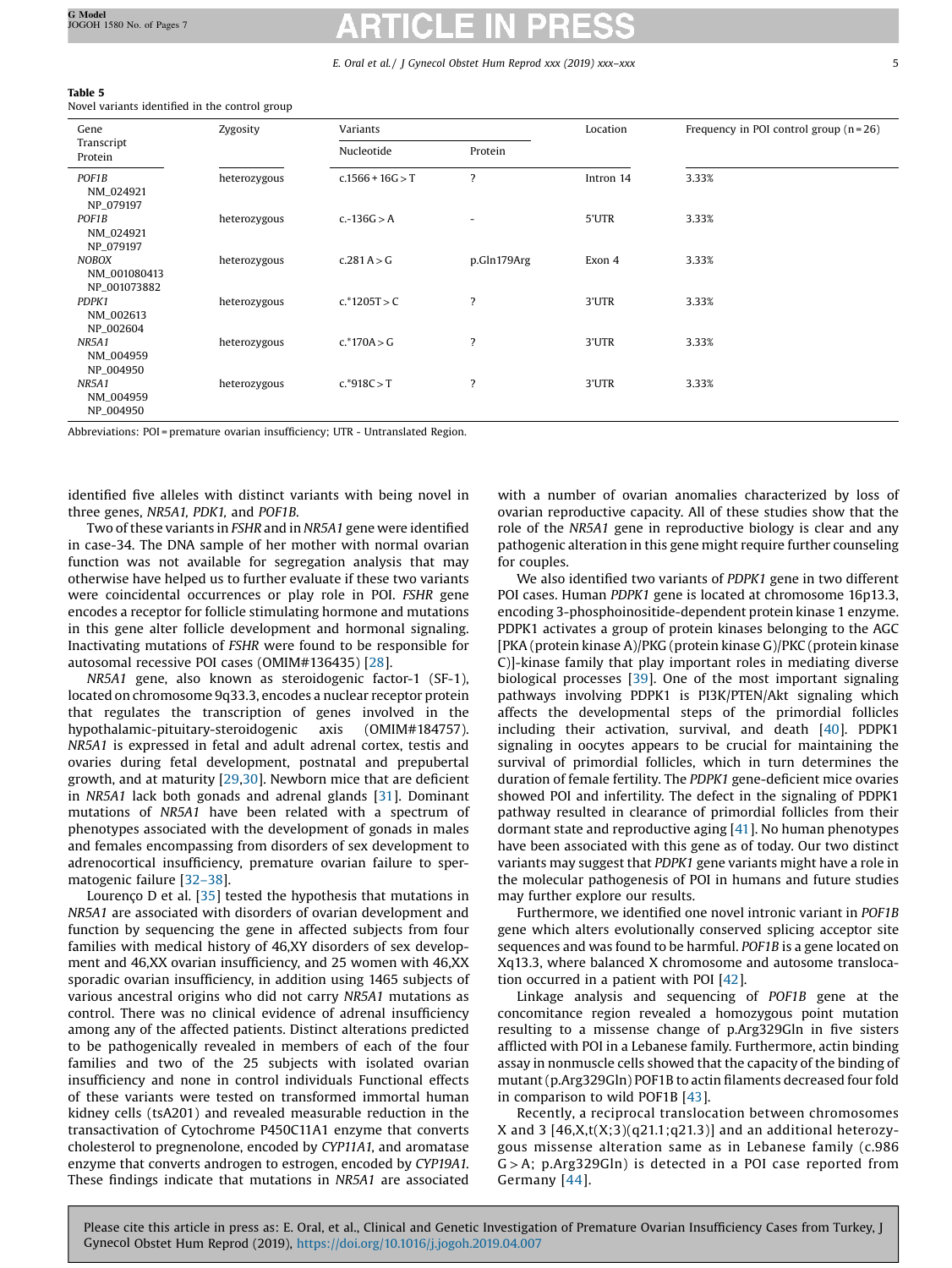<span id="page-5-0"></span>Our POI cases did not present any pathogenic variants in any of the other panel-genes including BMP15, FIGLA, GDF9, INHA and NOBOX [[45\]](#page-6-0). This does not mean that these genes have no significant associations with POI cases from Turkey. Screening of a higher number of cases may alter this acknowledgment in ovarian failure genes.

Advancement of sequencing and functional technologies in genetics increase the expectations for revealing novel alterations in previously linked genes and novel genes associated with pathways leading to premature ovarian follicle depletion and subsequent loss of ovarian function that in turn further enlighten our knowledge in the etiology of POI.

# Conclusion

According to our findings, mosaicism of sex chromosomes is responsible in 4.6% and FMR1 premutation in 2.4% of premature ovarian insufficiency cases, while the association of POI-related genes was found minor. As a conclusion, although FMR1 mutation and mosaicism of sex chromosomes are mainly responsible, we propose five alleles in NR5A1, PDK1, and POF1B genes may be associated with POI in our cohort.

# Contributors

Engin Oral participated in the design of the study, writing and reviewing the article for submission.

Guven Toksoy participated in the design of the study, writing and reviewing the article for submission.

Nigar Sofiyeva participated in the design of the study, writing and reviewing the article for submission.

Hale Goksever Celik participated in writing and reviewing the article for submission.

Birsen Karaman participated in the design of the study, writing and reviewing the article for submission.

Seher Basaran participated in the design of the study, writing and reviewing the article for submission.

Asli Azami participated in the design of the study.

Zehra Oya Uyguner participated in the design of the study, writing and reviewing the article for submission.

All authors checked and approved the final version of the manuscript.

# Funding statement

This work was supported by Scientific Research Projects Coordination Unit of Istanbul University under 22547 Project Number (Istanbul University-BAP- No 22547)

# Conflict of Interests

The authors have stated explicitly that there are no conflicts of interest in connection with this manuscript.

### Acknowledgements

We sincerely thank the Reproductive Endocrinology and Gynecology Outpatient Clinic team of Istanbul University Cerrahpasa Medical Faculty and our participants for their kind support. We also would like to show our gratitude to Alev Yalin, BS for her contributions in molecular laboratory studies.

# Appendix A. Supplementary data

Supplementary material related to this article can be found, in the online version, at doi[:https://doi.org/10.1016/j.jogoh.2019.04.007.](https://doi.org/10.1016/j.jogoh.2019.04.007)

### References

- [1] Welt CK. Primary ovarian insufficiency: a more accurate term for [premature](http://refhub.elsevier.com/S2468-7847(18)30508-7/sbref0005) ovarian failure. Clin Endocrinol [2008;68:499](http://refhub.elsevier.com/S2468-7847(18)30508-7/sbref0005)–509.
- [2] Nelson LM. Clinical [practice.](http://refhub.elsevier.com/S2468-7847(18)30508-7/sbref0010) Primary ovarian insufficiency. N Eng J Med [2009;360:606](http://refhub.elsevier.com/S2468-7847(18)30508-7/sbref0010)–14.
- [3] Webber L, Davies M, Anderson R, Bartlett J, Braat D, [Cartwright](http://refhub.elsevier.com/S2468-7847(18)30508-7/sbref0015) B, et al. ESHRE Guideline: [management](http://refhub.elsevier.com/S2468-7847(18)30508-7/sbref0015) of women with premature ovarian insufficiency. Hum Reprod [2016;31:926](http://refhub.elsevier.com/S2468-7847(18)30508-7/sbref0015)–37.
- [4] van Kasteren YM, [Hundscheid](http://refhub.elsevier.com/S2468-7847(18)30508-7/sbref0020) RD, Smits AP, Cremers FP, van Zonneveld P, Braat DD. Familial idiopathic [premature](http://refhub.elsevier.com/S2468-7847(18)30508-7/sbref0020) ovarian failure: an overrated and [underestimated](http://refhub.elsevier.com/S2468-7847(18)30508-7/sbref0020) genetic disease? Hum Reprod 1999;14:2455–9.
- Sala C, Arrigo G, Torri G, [Martinazzi](http://refhub.elsevier.com/S2468-7847(18)30508-7/sbref0025) F, Riva P, Larizza L, et al. Eleven X [chromosome](http://refhub.elsevier.com/S2468-7847(18)30508-7/sbref0025) breakpoints associated with premature ovarian failure (POF) map to a 15-Mb YAC contig spanning Xq21. Genomics [1997;40:123](http://refhub.elsevier.com/S2468-7847(18)30508-7/sbref0025)–31.
- [6] [Allingham-Hawkins](http://refhub.elsevier.com/S2468-7847(18)30508-7/sbref0030) DJ, Babul-Hirji R, Chitayat D, Holden JJ, Yang KT, Lee C, et al. Fragile X [premutation](http://refhub.elsevier.com/S2468-7847(18)30508-7/sbref0030) is a significant risk factor for premature ovarian failure: the International [Collaborative](http://refhub.elsevier.com/S2468-7847(18)30508-7/sbref0030) POF in Fragile X study–preliminary data. Am J Med Genet [1999;83:322](http://refhub.elsevier.com/S2468-7847(18)30508-7/sbref0030)–5.
- [7] Fortuño Cristina, Labarta Elena. [Genetics](http://refhub.elsevier.com/S2468-7847(18)30508-7/sbref0035) of primary ovarian insufficiency: a review. J Assist Reprod Genet [2014;31:1573](http://refhub.elsevier.com/S2468-7847(18)30508-7/sbref0035)–85.
- [8] Speroff L, Fritz MA. [Amenorrhea.](http://refhub.elsevier.com/S2468-7847(18)30508-7/sbref0040) In: Speroff L, Fritz MA, editors. Clinical gynecology and infertility. [Philadelphia,](http://refhub.elsevier.com/S2468-7847(18)30508-7/sbref0040) PA: Lippincot Williams & Wilkins; [2005.](http://refhub.elsevier.com/S2468-7847(18)30508-7/sbref0040) p. 401–63.
- [9] Sherry ST, Ward MH, Kholodov M, Baker J, Phan L, [Smigielski](http://refhub.elsevier.com/S2468-7847(18)30508-7/sbref0045) EM, et al. dbSNP: the NCBI database of genetic variation. Nucleic Acids Res [2001;29:308](http://refhub.elsevier.com/S2468-7847(18)30508-7/sbref0045)–11.
- [10] Schwarz Jana Marie, Cooper David N, Schuelke Markus, Seelow [Dominik.](http://refhub.elsevier.com/S2468-7847(18)30508-7/sbref0050) [MutationTaster2:](http://refhub.elsevier.com/S2468-7847(18)30508-7/sbref0050) mutation prediction for the deep-sequencing age. Nat Methods [2014;11:361](http://refhub.elsevier.com/S2468-7847(18)30508-7/sbref0050)–2.
- [11] Adzhubei IA, Schmidt S, Peshkin L, Ramensky VE, [Gerasimova](http://refhub.elsevier.com/S2468-7847(18)30508-7/sbref0055) A, Bork P, et al. A method and server for predicting damaging missense [mutations.](http://refhub.elsevier.com/S2468-7847(18)30508-7/sbref0055) Nat Methods [2010;7:248](http://refhub.elsevier.com/S2468-7847(18)30508-7/sbref0055)–9.
- [12] Kumar P, Henikoff S, Ng PC. Predicting the effects of coding [non-synonymous](http://refhub.elsevier.com/S2468-7847(18)30508-7/sbref0060) variants on protein function using the SIFT [algorithm.](http://refhub.elsevier.com/S2468-7847(18)30508-7/sbref0060) Nat Protoc [2009;4:1073](http://refhub.elsevier.com/S2468-7847(18)30508-7/sbref0060)–81.
- [13] Lek M, [Karczewski](http://refhub.elsevier.com/S2468-7847(18)30508-7/sbref0065) KJ, Minikel EV, Samocha KE, Banks E, Fennell T, et al. Analysis of [protein-coding](http://refhub.elsevier.com/S2468-7847(18)30508-7/sbref0065) genetic variation in 60,706 humans. Nature [2016;536:285](http://refhub.elsevier.com/S2468-7847(18)30508-7/sbref0065)–91.
- [14] The UniProt Consortium. UniProt: the universal protein [knowledgebase.](http://refhub.elsevier.com/S2468-7847(18)30508-7/sbref0070) Nucleic Acids Res [2017;45\(D1\):D158](http://refhub.elsevier.com/S2468-7847(18)30508-7/sbref0070)–69.
- [15] Tšuiko O, Nõukas M, Žilina O, Hensen K, [Tapanainen](http://refhub.elsevier.com/S2468-7847(18)30508-7/sbref0075) JS, Mägi R, et al. Copy number variation analysis detects novel [candidate](http://refhub.elsevier.com/S2468-7847(18)30508-7/sbref0075) genes involved in follicular growth and oocyte [maturation](http://refhub.elsevier.com/S2468-7847(18)30508-7/sbref0075) in a cohort of premature ovarian failure cases. Hum Reprod [2016;31:1913](http://refhub.elsevier.com/S2468-7847(18)30508-7/sbref0075)–25.
- [16] Shelling AN. Premature ovarian failure. [Reproduction.](http://refhub.elsevier.com/S2468-7847(18)30508-7/sbref0080) 2010;140:633-41.
- [17] Dawood AS, [El-Sharawy](http://refhub.elsevier.com/S2468-7847(18)30508-7/sbref0085) MA, Nada DW, El-Sheikh MF. Premature ovarian failure of [autoimmune](http://refhub.elsevier.com/S2468-7847(18)30508-7/sbref0085) etiology in 46XX patients: is there a hope? Complement Integr Med 2018(May (25)), [doi:http://dx.doi.org/10.1515/jcim-](http://refhub.elsevier.com/S2468-7847(18)30508-7/sbref0085)2017-0072 pii: [/j/jcim.ahead-of-print/jcim-2017-0072/jcim-2017-0072.xml](http://dx.doi.org/10.1515/jcim-2017-0072) [Epub ahead of [print\].](http://refhub.elsevier.com/S2468-7847(18)30508-7/sbref0085)
- [18] Ebrahimi M, Akbari Asbagh F. The role of [autoimmunity](http://refhub.elsevier.com/S2468-7847(18)30508-7/sbref0090) in premature ovarian failure. Iran J Reprod Med [2015;13:461](http://refhub.elsevier.com/S2468-7847(18)30508-7/sbref0090)–72.
- [19] Xia L, Xia Y. Clinical research and the effect [mechanism](http://refhub.elsevier.com/S2468-7847(18)30508-7/sbref0095) on premature ovarian failure treated with [acupuncture](http://refhub.elsevier.com/S2468-7847(18)30508-7/sbref0095) in recent 20 years. Zhongguo Zhen Jiu [2018;38:5653](http://refhub.elsevier.com/S2468-7847(18)30508-7/sbref0095)–70.
- [20] Gowri V, Al Shukri M, Al-Farsi FA, [Al-Busaidi](http://refhub.elsevier.com/S2468-7847(18)30508-7/sbref0100) NA, Dennison D, Al Kindi S, et al. [Aetiological](http://refhub.elsevier.com/S2468-7847(18)30508-7/sbref0100) profile of women presenting with premature ovarian failure to a single tertiary care center in Oman. Post Reprod Health [2015;21:63](http://refhub.elsevier.com/S2468-7847(18)30508-7/sbref0100)–8.
- [21] [Haller-Kikkatalo](http://refhub.elsevier.com/S2468-7847(18)30508-7/sbref0105) K, Uibo R, Kurg A, Salumets A. The prevalence and phenotypic [characteristics](http://refhub.elsevier.com/S2468-7847(18)30508-7/sbref0105) of spontaneous premature ovarian failure: a general population [registry-based](http://refhub.elsevier.com/S2468-7847(18)30508-7/sbref0105) study. Hum Reprod 2015;30:1229–38.
- [22] Meczekalski B, Podfi[gurna-Stopa](http://refhub.elsevier.com/S2468-7847(18)30508-7/sbref0110) A. Genetics of premature ovarian failure. Minerva Endocrinol [2010;35:195](http://refhub.elsevier.com/S2468-7847(18)30508-7/sbref0110)–209.
- [23] Fortuño C, Labarta E. [Genetics](http://refhub.elsevier.com/S2468-7847(18)30508-7/sbref0115) of primary ovarian insufficiency: a review. J Assist Reprod Genet [2014;31:1573](http://refhub.elsevier.com/S2468-7847(18)30508-7/sbref0115)–85.
- [24] Ceylaner G, Altinkaya SO, [Mollamahmutoglu](http://refhub.elsevier.com/S2468-7847(18)30508-7/sbref0120) L, Ceylaner S. Genetic [abnormalities](http://refhub.elsevier.com/S2468-7847(18)30508-7/sbref0120) in Turkish women with premature ovarian failure. Int J Gynaecol Obstet [2010;110:122](http://refhub.elsevier.com/S2468-7847(18)30508-7/sbref0120)–4.
- [25] Utine GE, Şimsek-Kiper PO, [Akgun-Dogan](http://refhub.elsevier.com/S2468-7847(18)30508-7/sbref0125) O, Urel-Demir G, Alanay Y, Aktas D, et al. Fragile [x-associated](http://refhub.elsevier.com/S2468-7847(18)30508-7/sbref0125) premature ovarian failure in a large Turkish cohort: Findings of [Hacettepe](http://refhub.elsevier.com/S2468-7847(18)30508-7/sbref0125) Fragile X Registry. Eur J Obstet Gynecol Reprod Biol [2018;221:76](http://refhub.elsevier.com/S2468-7847(18)30508-7/sbref0125)–80.
- [26] Geckinli BB, Toksoy G, Sayar C, Soylemez MA, Yesil G, Aydın H, et al. [Prevalence](http://refhub.elsevier.com/S2468-7847(18)30508-7/sbref0130) of [X-aneuploidies,](http://refhub.elsevier.com/S2468-7847(18)30508-7/sbref0130) X-structural abnormalities and 46,XY sex reversal in Turkish women with primary [amenorrhea](http://refhub.elsevier.com/S2468-7847(18)30508-7/sbref0130) or premature ovarian insufficiency. Eur J Obstet Gynecol Reprod Biol [2014;182:211](http://refhub.elsevier.com/S2468-7847(18)30508-7/sbref0130)–5.
- [27] Makker A, Goel MM, Mahdi AA. [PI3K/PTEN/Akt](http://refhub.elsevier.com/S2468-7847(18)30508-7/sbref0135) and TSC/mTOR signaling pathways, ovarian [dysfunction,](http://refhub.elsevier.com/S2468-7847(18)30508-7/sbref0135) and infertility: an update. J Mol Endocrinol [2014;53:R103](http://refhub.elsevier.com/S2468-7847(18)30508-7/sbref0135)–18.
- [28] Katari S, [Wood-Trageser](http://refhub.elsevier.com/S2468-7847(18)30508-7/sbref0140) MA, Jiang H, Kalynchuk E, Muzumdar R, Yatsenko SA, et al. Novel [inactivating](http://refhub.elsevier.com/S2468-7847(18)30508-7/sbref0140) mutation of the FSH receptor in two siblings of indian origin with premature ovarian failure. J Clin [Endocrinol](http://refhub.elsevier.com/S2468-7847(18)30508-7/sbref0140) Metab [2015;100:2154](http://refhub.elsevier.com/S2468-7847(18)30508-7/sbref0140)–7.
- [29] Lin L, Achermann JC. [Steroidogenic](http://refhub.elsevier.com/S2468-7847(18)30508-7/sbref0145) factor-1 (SF-1, Ad4BP, NR5A1) and disorders of testis [development.](http://refhub.elsevier.com/S2468-7847(18)30508-7/sbref0145) Sex Dev 2008;2:200–9.